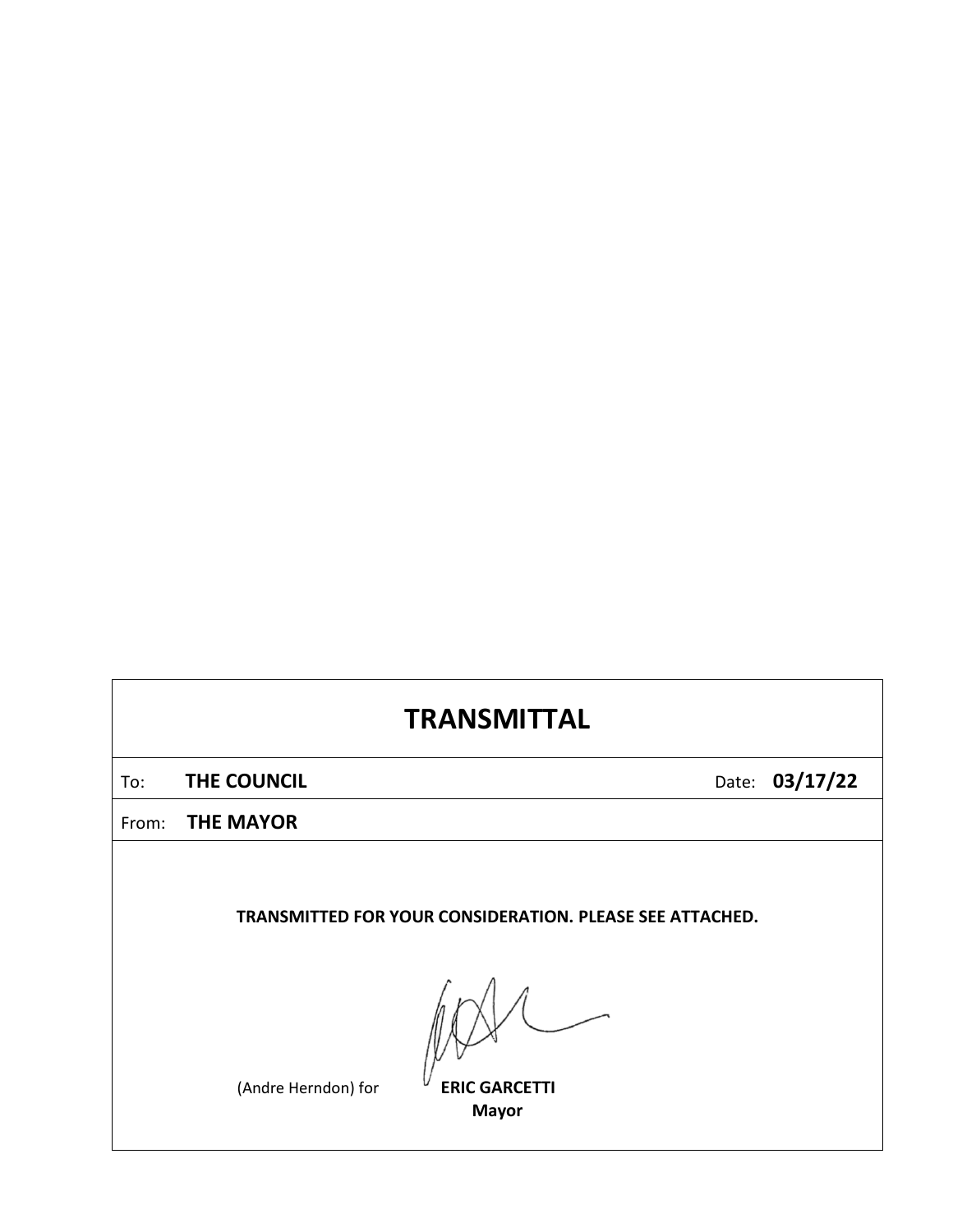CAROLYN M. HULL<br>GENERAL MANAGER

# **City of Los Angeles** ECONOMIC AND

**CALIFORNIA** 



 ERIC GARCETTIMAYOR

**ECONOMIC WORKFORCE DEVELOPMENT DEPARTMENT**

1200 W. 7TH STREET LOS ANGELES, CA 90017

March 3, 2022

Council File: 19-0781 Council District No.: All Contact Persons & Phone Numbers: Fred Jackson (213) 744-7300 Daysi Hernandez (213) 744-9340

The Honorable Eric Garcetti Mayor, City of Los Angeles Room 303, City Hall

Attention Heleen Ramirez, Legislative Coordinator

#### **TRANSMITTAL: REPORT BACK ON ANALYSIS OF LEGACY BUSINESS PROGRAMS IN OTHER CITIES, AND RECOMMENDATIONS TO ESTABLISH AND IMPLEMENT A LEGACY BUSINESS PROGRAM IN THE CITY OF LOS ANGELES**

**The General Manager of the Economic and Workforce Development Department (EWDD) respectfully requests that your Office review and approve this transmittal and forward to the City Council for further consideration.**

#### **SUMMARY**

In September 2019, the Council directed EWDD to report back with an analysis of Legacy Business Programs implemented by other cities, and to make recommendations regarding the implementation of a Legacy Business Program in the City of Los Angeles.

EWDD is reporting back on Legacy Business Programs managed by the cities of San Francisco, San Antonio, and Seattle, and providing recommendations to implement a Legacy Business Program in the City of Los Angeles.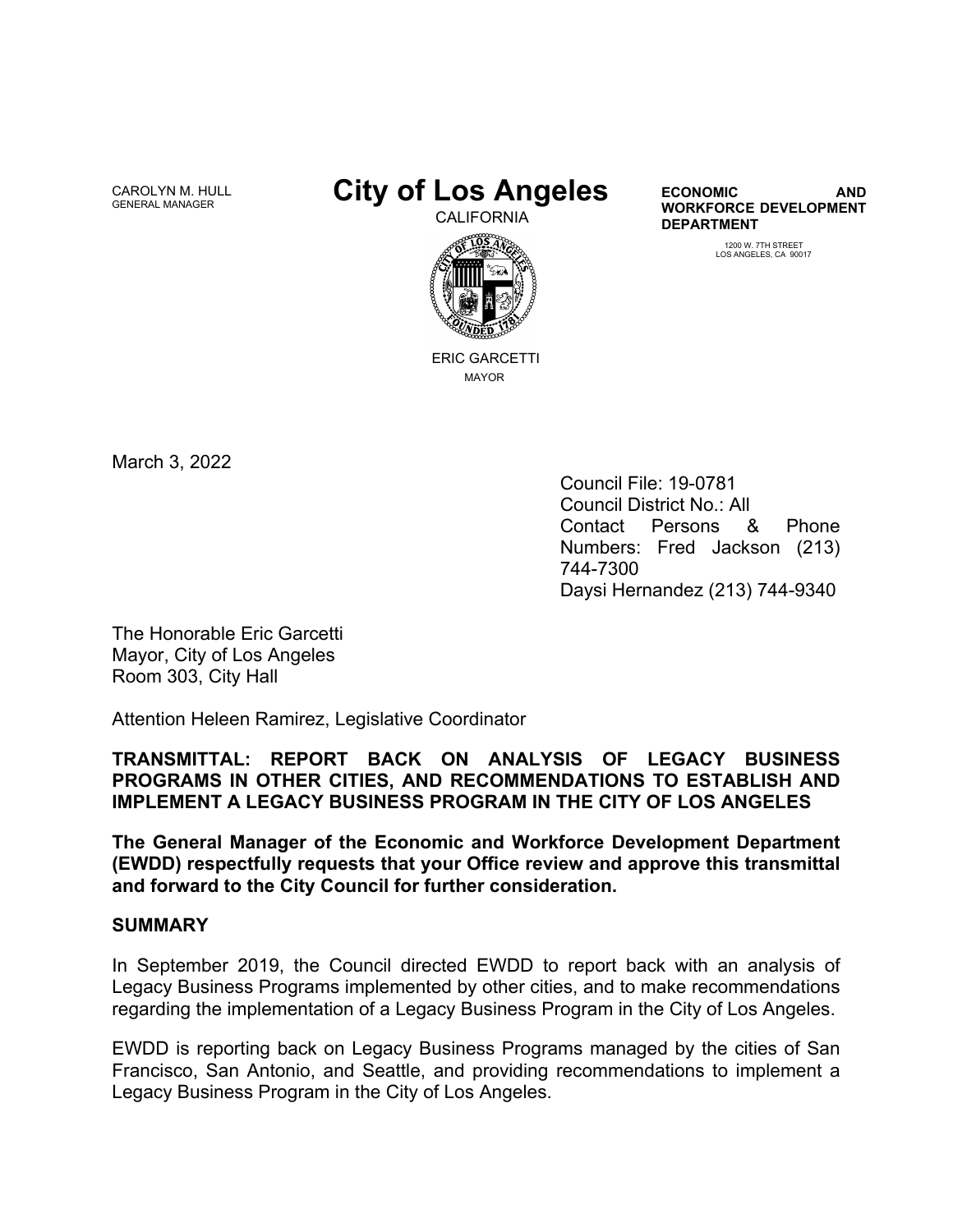EWDD recommends that the City Council authorize the creation of a Los Angeles Legacy Business Program, including allocation of American Recovery Plan Act (ARPA) Funds and staffing in EWDD and the Department of City Planning necessary to implement the program. The recommended program will include establishment of a Legacy Business Registry, with the assistance of the Department of City Planning and the Cultural Heritage Commission, as well as technical assistance and grants to support designated Legacy Businesses.

## **RECOMMENDATIONS**

The General Manager of the Economic and Workforce Development Department (EWDD), or designee, respectfully requests that the City Council, subject to the approval of the Mayor as required:

- 1. ADOPT a Los Angeles Legacy Business Program as set forth in Exhibit B, and
	- a. AUTHORIZE EWDD to be the lead entity to implement the Legacy Business Program, including providing technical assistance and assistance grants, subject to funds availability.
	- b. AUTHORIZE the Department of City Planning to establish and implement a Legacy Business Registry, including soliciting and reviewing candidates for designation as City Legacy Businesses, and transmitting recommendations for Legacy Business designation to the Cultural Heritage Commission for approval and submission to the City Council for final action.
	- c. INSTRUCT EWDD and DCP to report on program status to the Cultural Heritage Commission and the Small Business Commission every 180 days, or more often as needed, and to include any recommendations from those Commissions in a report to the Mayor and City Council.
- 2. AUTHORIZE the use of a total of \$5 million of ARPA Funds, previously appropriated for the Legacy Business Program (C.F 21-0691) as follows:

| <b>Legacy Business Program</b>           |             |
|------------------------------------------|-------------|
| <b>Legacy Business Assistance Grants</b> | \$3,682,310 |
| <b>Technical Assistance Curriculum</b>   | \$100,000   |
| Marketing and Community Engagement       | \$250,000   |
| Program Costs (2 Years)                  | \$967,690   |
| EWDD Total (\$499,639)                   |             |
| City Planning Salary (\$215,176)         |             |
| City Planning Full CAP (\$252,875)       |             |
|                                          |             |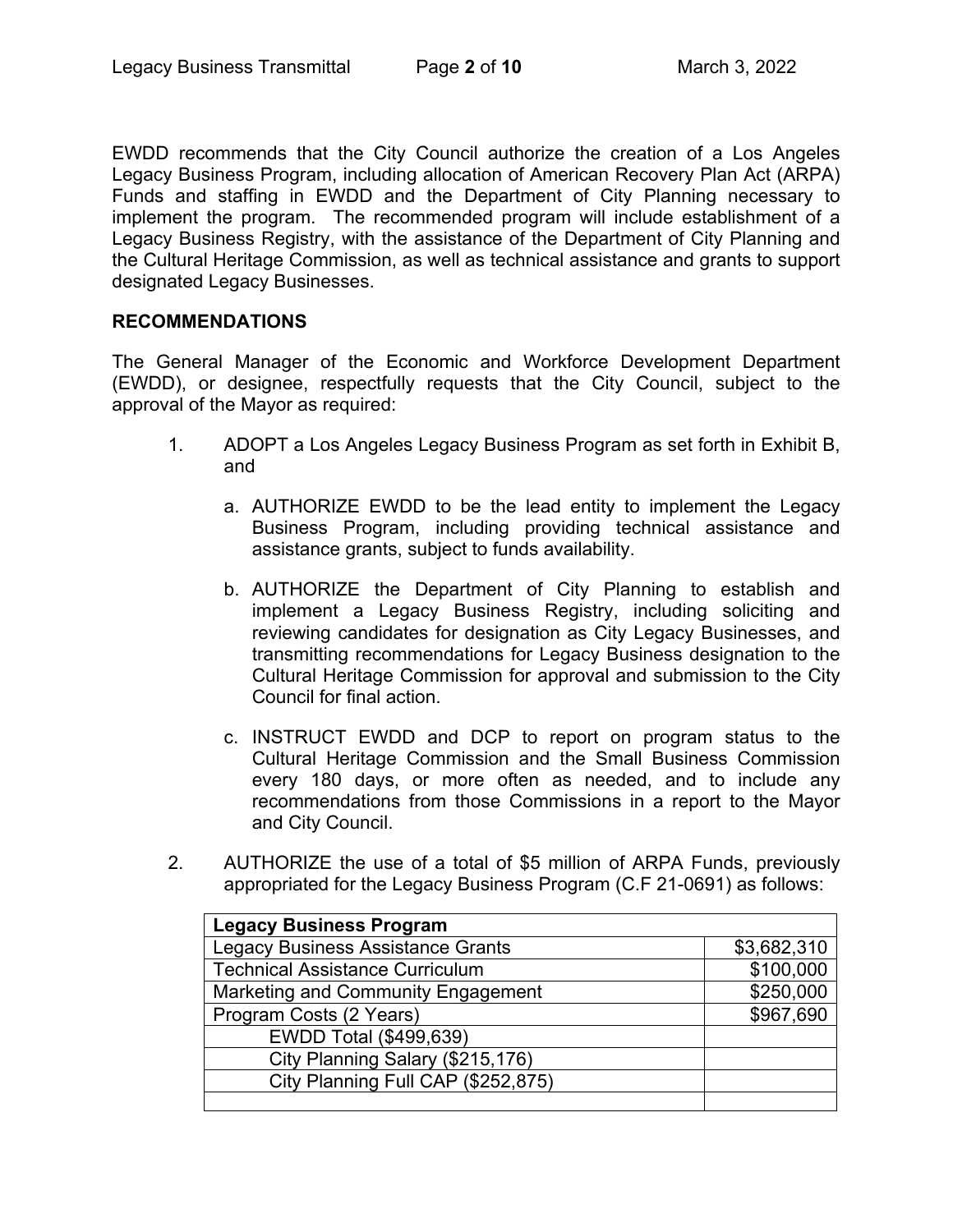| -----<br>.000.000<br><u>ег</u><br>- 3357<br>. |
|-----------------------------------------------|
|-----------------------------------------------|

- 3. AUTHORIZE the Controller to:
	- a. Establish new accounts and transfer appropriations within the ARPA Business Assistance Programs Fund No. 64N as follows:

|       | Acct#  | Title                                        | <b>Amount</b> |
|-------|--------|----------------------------------------------|---------------|
| From: | 22V835 | Legacy Business Recovery Program             | 1,217,690     |
| To:   | 22V122 | Economic and Workforce Development           | 157,553       |
|       | 22V166 | Personnel                                    | 3,189         |
|       | 22V299 | <b>Reimbursement of General Fund Costs</b>   | 89,078        |
|       | 22V46Y | <b>City Planning Legacy Business Program</b> | 718,051       |
|       | 22V622 | Reserved for EWDD Oversight                  | 249,819       |
|       |        | Total                                        | 1,217,690     |

Account # 22V299, Reimbursement of General Fund Costs, broken down as follows:

| <b>Department</b>                         | <b>Amount</b> |
|-------------------------------------------|---------------|
| <b>Economic and Workforce Development</b> | 86,685        |
| Personnel                                 | 2,393         |
| <b>Total</b>                              | 89,078        |

Economic and Workforce Development Department:

b. Increase appropriations within Fund 100/22 as follows:

| Acct $#$ | <b>Title</b>                     | <b>Amount</b> |
|----------|----------------------------------|---------------|
| 001010   | <b>Salaries General</b>          | 127,957       |
| 001070   | Salaries As Needed               | 795           |
| 001090   | Overtime                         | 29            |
| 0021209  | <b>Printing and Binding</b>      |               |
| 002130   | Travel                           | 39            |
| 003040   | <b>Contractual Services</b>      | 2,983         |
| 003310   | Transportation                   | 3             |
| 006010   | <b>Office and Administrative</b> | 2,696         |
| 006020   | <b>Operating Supplies</b>        | 4             |
| 006030   | Leasing                          | 23,028        |
|          | <b>Total</b>                     | 157,553       |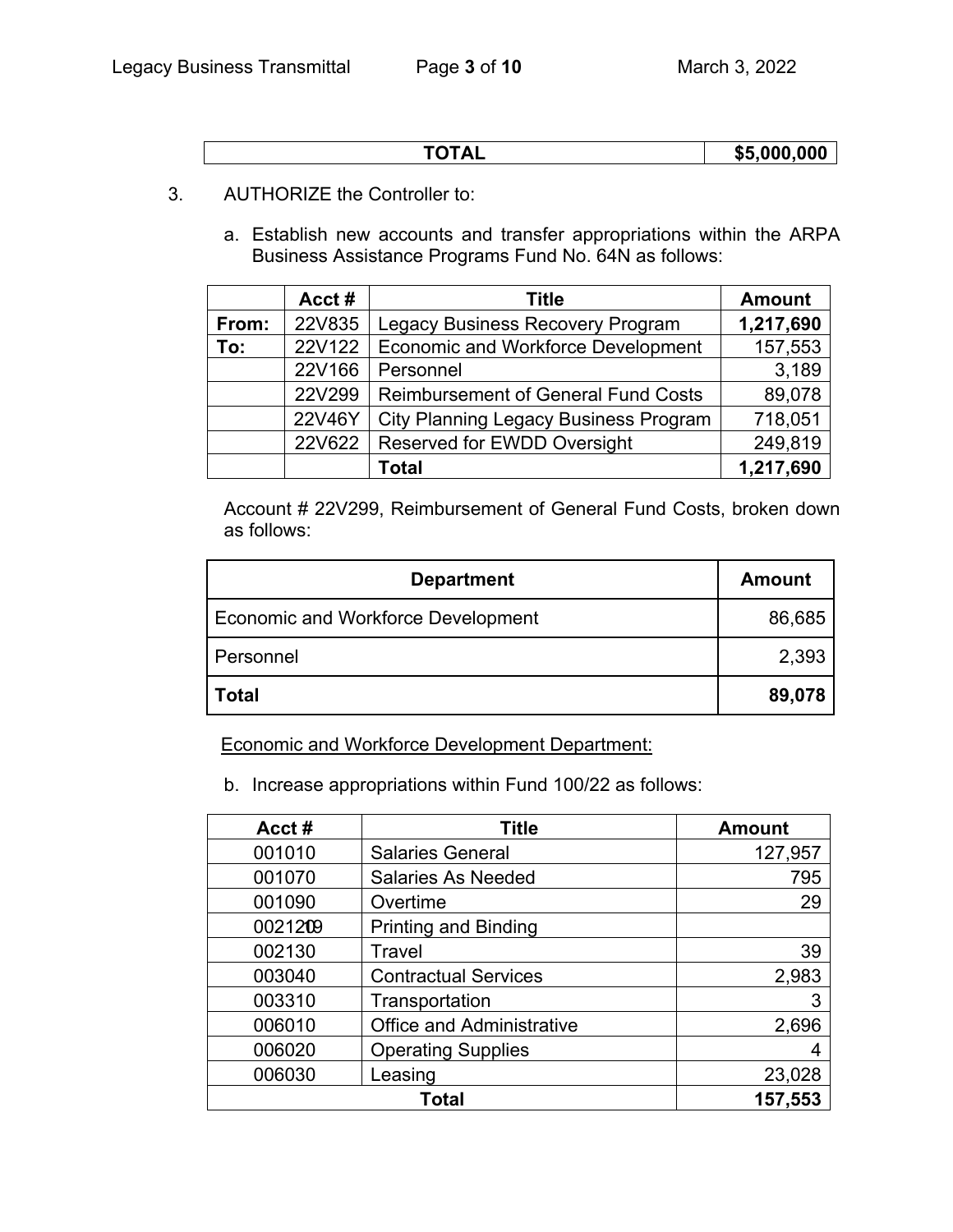## Personnel Department:

c. Increase appropriations within Fund 100/66 as follows:

| - 44<br>Acct # | Title                      | Amount          |
|----------------|----------------------------|-----------------|
| 100/66/001010  | <b>Salaries</b><br>General | .oo<br>oಆ<br>J, |

## City Planning Department:

- d. Establish a new appropriation account entitled Legacy Business Program within the City Planning Grant Fund No. 46Y/68.
- e. Transfer up to \$718,051 from the ARPA Business Assistance Programs Fund No. 64N/22, Account No. 22V46Y, City Planning Legacy Business Program, to the City Planning Grant Fund No. 46Y and appropriate to Account No. TBD, Legacy Business Program.
- f. Expend up to \$468,051 for salaries and related costs and up to \$250,000 for consultant costs within the City Planning Grant Fund No. 46Y/68, Account No. TBD, Legacy Business Program, upon presentation of proper documentation by the City Planning, and subject to review and approval of EWDD.
- 4. AUTHORIZE the Controller to transfer funds from the ARPA Business Assistance Programs Fund No. 64N, Account No. 22V835, Legacy Business Program, to the new US Bank account for the disbursement of grants to approved small businesses, upon presentation of proper documentation by EWDD.
- 5. AUTHORIZE by Resolution the following position in the Economic and Workforce Development Department from July 1, 2022, through June 30, 2024, subject to position allocation by the Personnel Department and pay grade determination by the City Administrative Officer (CAO):

| <u>No.</u> | Code | <b>Class Title</b>         |  |
|------------|------|----------------------------|--|
|            |      | <b>Project Coordinator</b> |  |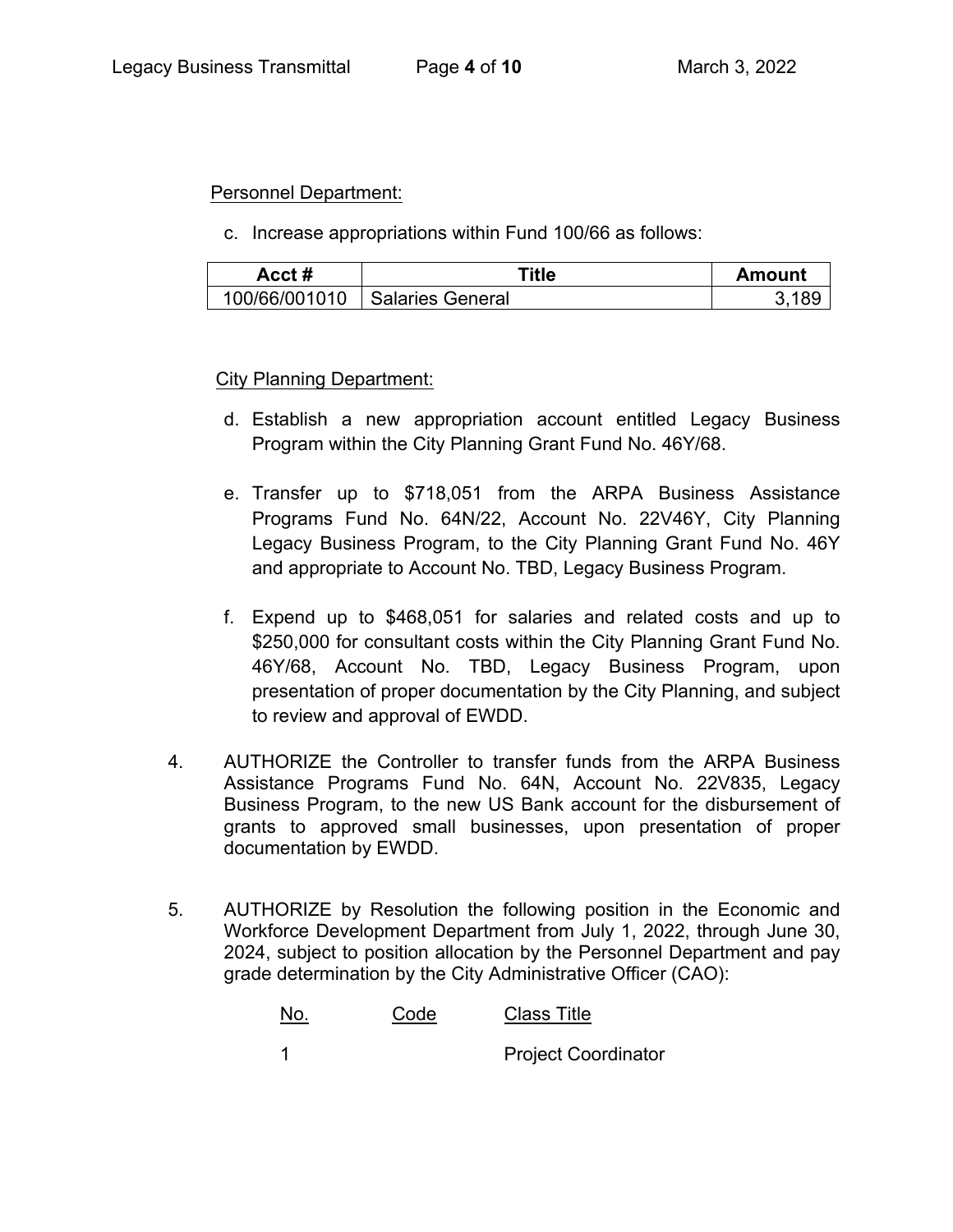6. AUTHORIZE by Resolution the following position in the Department of City Planning - Office of Historic Resources (OHR) from July 1, 2022, through June 30, 2024, subject to position allocation by the Personnel Department and pay grade determination by the City Administrative Officer (CAO):

> No. Code Class Title 1 City Planner

- 7. AUTHORIZE the General Manager of EWDD, Director of Planning or their designees to negotiate and execute professional services agreement(s) with third-party consultant(s) for up to \$350,000 for assistance in the implementation of the Legacy Business Program.
- 8. AUTHORIZE the General Manager of EWDD, or designee, to prepare Controller instructions and/or make technical adjustments that may be required and are consistent with this action, subject to the approval of the CAO, and authorize the Controller to implement these instructions.

#### **BACKGROUND**

On September 6, 2019, the Los Angeles City Council adopted an Economic Development Committee report dated August 13, 2019 (Council File No. 19-0781) which directed the EWDD, in collaboration with the Chief Legislative Analyst (CLA), and City Administrative Officer (CAO), to report to the Economic Development Committee (EDC) with an analysis of San Francisco's Legacy Business Program and similar programs in other cities, including recommendations on how to implement a Legacy Business Program in Los Angeles.

Small businesses that have operated for many decades across Los Angeles are critical to our local economy. The goods and services offered by such businesses attract tourists or visitors seeking a distinctive experience in Los Angeles. In many cases, these businesses are also the local anchors that entice nearby residents to shop, dine, or play in their neighborhood commercial districts, creating economic energy and pedestrian-level vitality that spills over to other nearby businesses.

Legacy businesses help to define Los Angeles's identity – as well as the differentiated identity of local communities within the City. When a business that has operated for decades suddenly closes, it can generate a sense of cultural displacement and loss within its community. Even though community members may not be physically displaced from their communities, such closures begin to create a sense of dislocation among long-time neighborhood residents that can undermine a community's social cohesion and well-being.

The loss of legacy businesses is often the mark of gentrification. As residents are driven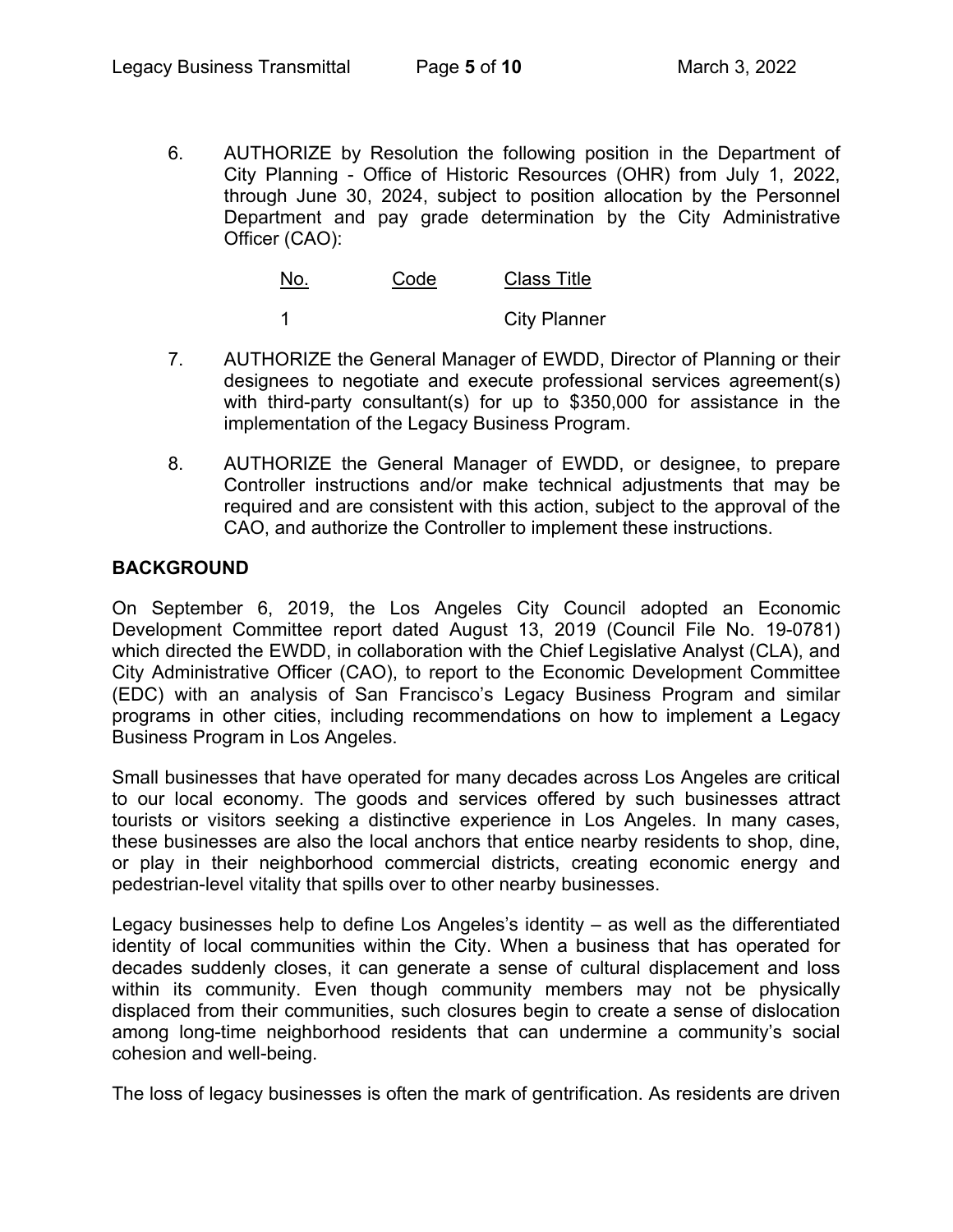out of their long-time neighborhoods, so are the treasured businesses that serve them. Over time, new, often wealthier residents come in, demanding different amenities and businesses. Legacy businesses that may have been the strongholds of their community begin to disappear as their traditional customers become displaced due to changing property values and related factors. Many of these legacy businesses are small, minority-owned businesses that contribute to the ethnic and cultural distinctiveness of a neighborhood.

Legacy businesses also represent an important component of a strategy to help close the persistent racial disparities in intergenerational wealth. Median household wealth of white Americans remains at a level more than 10 times the median wealth of Black Americans – a gap that is several times higher than the disparities in annual income and the median wealth of Latinx families is less than 20 percent that of white families. Preserving and enhancing family-owned legacy businesses in minority communities provides an important source of intergenerational wealth transfer that can help close this gap.

In seeking to remain vital economic and community contributors, legacy businesses share many of the challenges facing other small businesses, such as increased competition, technological changes, shifting consumer preferences, narrow profit margins, exposure to rent increases, and changing labor costs. But because many legacy businesses have also been family-owned for generations, they often must also grapple with the challenges of succession planning, as younger family members may gravitate toward other career paths.

The recent COVID-19 pandemic and the accompanying stay-at-home orders have shuttered many of these legacy businesses for many weeks or months – often representing the first time these businesses closed in many decades. Even as economic activity has begun to resume, many of these legacy businesses remain more precarious than ever before, heightening the urgency to create a meaningful recognition and assistance program for these important community institutions.

For the purposes of the City of Los Angeles's program, a legacy business would be defined as a business that has been in continuous operation for 30 years or more within the same community, and additionally meets at least one of the following two criteria:

- a. Contributes significantly to its community's history or identity
- b. Sustains and cultivates distinctive cultural traditions or practices

Some examples of long-time Los Angeles establishments, among many others, that may be considered legacy businesses that have been in operation for more than 30 years would include:

▪ Yamaguchi Bonsai Nursery, a Japanese American-owned nursery in the West Los Angeles district of Sawtelle since 1934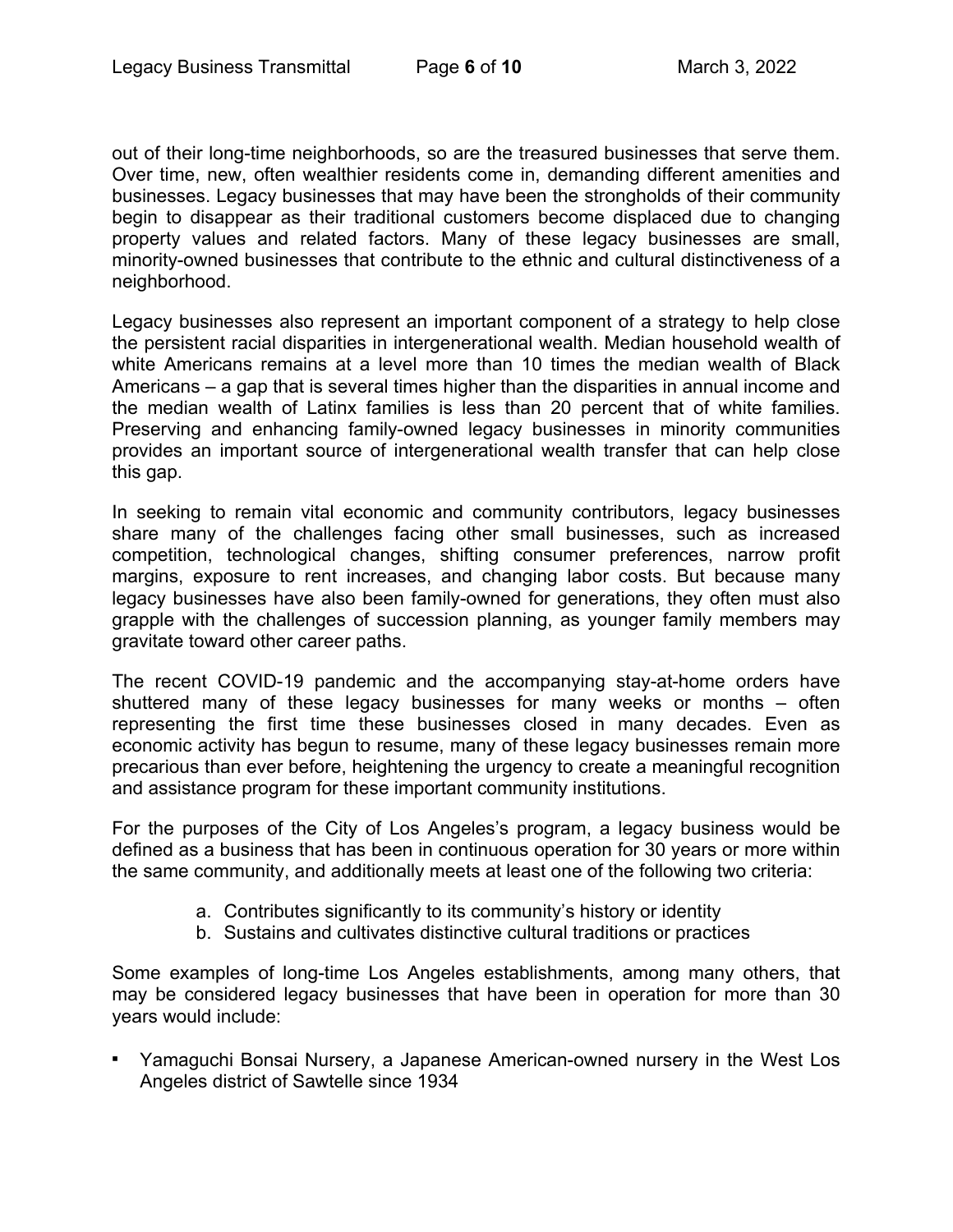- Canter's Delicatessen, which began in Boyle Heights in 1931 and has operated out of its Fairfax Avenue location since 1948
- Los Cinco Puntos, a neighborhood carnicería and taco shop that has served the Boyle Heights community since 1967
- The Hong Kong Noodle Company, in continuous operation since 1910 in Market Chinatown, a once-thriving collection of Chinese American businesses near downtown's City Market
- Angelus Funeral Home, an important community institution since 1925 in the Crenshaw District and South Los Angeles that has operated in two buildings designed by pioneering African American architect Paul R. Williams
- Beachwood Market, a neighborhood market that has been the retail heart of the Beachwood Canyon/Hollywood Hills community since the 1920s
- The Tiki-Ti, a Polynesian-themed bar in Los Feliz owned by a Filipino American bartender in 1961 and continuously operated by the same family
- Marabella Vineyard Company, a wine supply company in San Pedro operated by four generations of an Italian American family since 1932
- Galco's Old World Grocery, also known as Galco's Soda Pop Shop, an Italian American-operated family business in Highland Park, selling groceries and soda pop since 1955
- Bear Pit BBQ Restaurant of Mission Hills, serving customers since 1958
- Cowboy Palace Saloon, a country-western themed saloon in Chatsworth, operating since 1971
- Tresierras Market of Pacoima, serving a growing Latino population of the Northeast San Fernando Valley since 1947
- StylesVille Barber Shop & Beauty Salon in Pacoima, the oldest Black-owned barbershop in San Fernando Valley, operating since 1957
- Casa Bianca Pizza Pie of Eagle Rock, in continuous operation since 1955
- Casa Vega, the oldest Mexican restaurant in Sherman Oaks, in continuous operation since 1958
- Harold & Belle's, serving traditional New Orleans and Southern cuisine in West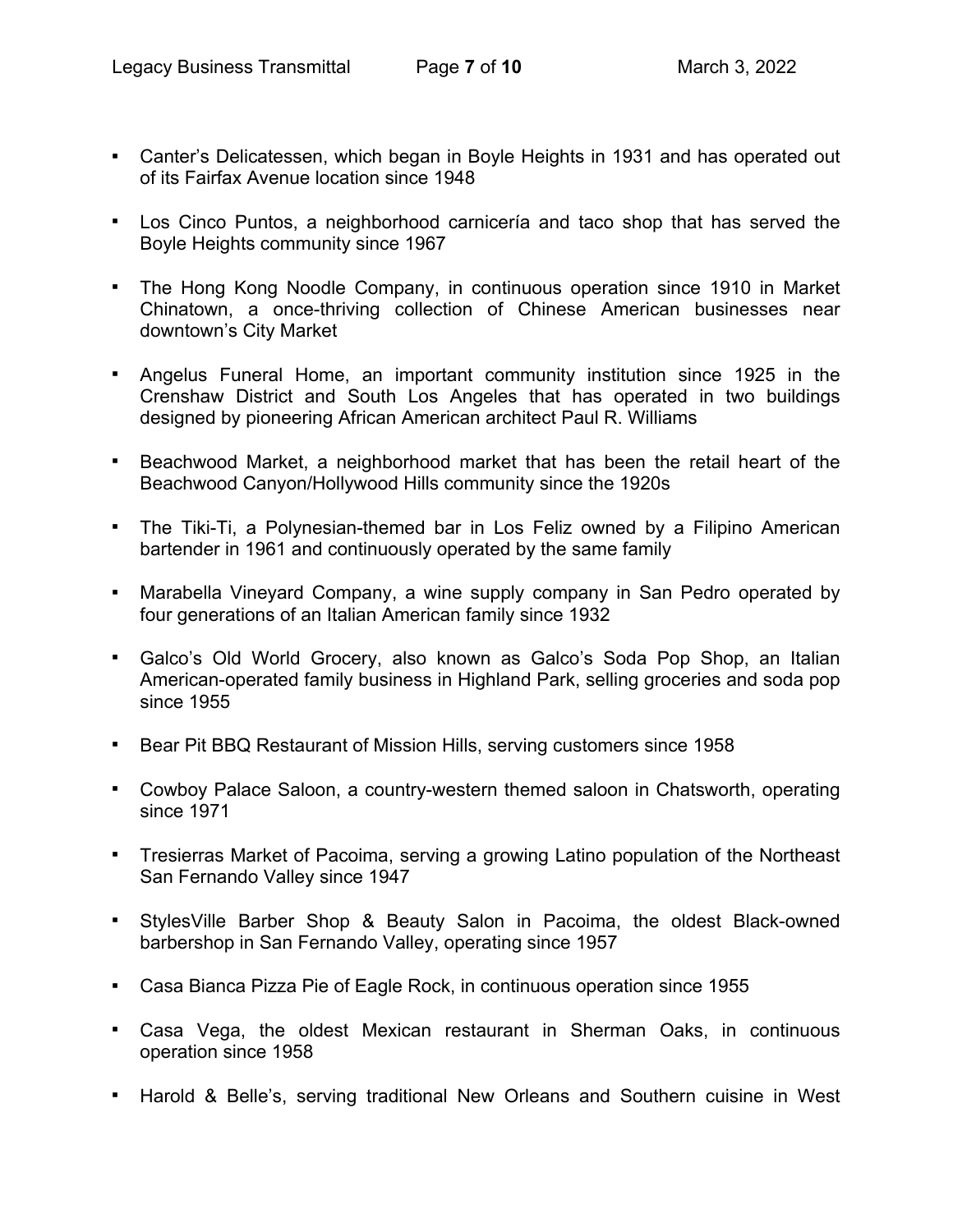Adams since 1969

- Papa Cristo's, opened as a market in 1948 and later a restaurant that continues to bring foods and wines of Greece to Los Angeles
- Musso and Frank Grill, opened in 1919 by Frank Toulet and Joseph Musso who hired French chef Jean Rue who created the menu - much of which remains unchanged to this day.

#### **Models for Legacy Business Programs**

Legacy and small businesses share many of the same challenges, including but not limited to: increasing competition, tightening profit margins, rising labor costs, and increasing lease rates. Legacy Business Programs in other places fit into the following general categories: promotion activities, technical assistance, and financial assistance.

An overview of Legacy Business Program models, including an analysis of the City of San Francisco Legacy Business Program along with similar programs in the cities of San Antonio and Seattle, is provided in Attachment A.

#### **Structuring a Legacy Business Program in Los Angeles**

EWDD recommends that the City Council authorize the creation of a Legacy Business Program within the Department, to be administered in partnership with the Department of City Planning and its Office of Historic Resources (OHR). Refer to Attachment B for more detailed recommendations on the proposed components and implementation steps for a Legacy Business Program in Los Angeles.

The Legacy Business Program will be celebratory, not regulatory. It will identify and designate businesses for the purpose of providing recognition, assistance, and guidance. EWDD will be the lead department in providing technical assistance and business assistance grants to legacy businesses. City Planning will be coordinating marketing of the new program and administering the selection of businesses to be included on the City's Legacy Business Registry.

The OHR will bi-annually review applications from businesses, provide a staff recommendation for inclusion on the Legacy Business Registry, and submit all documentation to the Cultural Heritage Commission (CHC) for its consideration and approval. The CHC's recommendation will then proceed to the City Council for final approval of the Legacy Business Registry. EWDD and City Planning recommend that the CHC serve as the initial reviewing body for these Legacy Business applications. The CHC is staffed by the OHR and has experience in applying defined criteria related to cultural significance, through its existing role in evaluating nominations of sites for City Historic-Cultural Monument status.

In crafting this program, City Planning had initially recommended that OHR could launch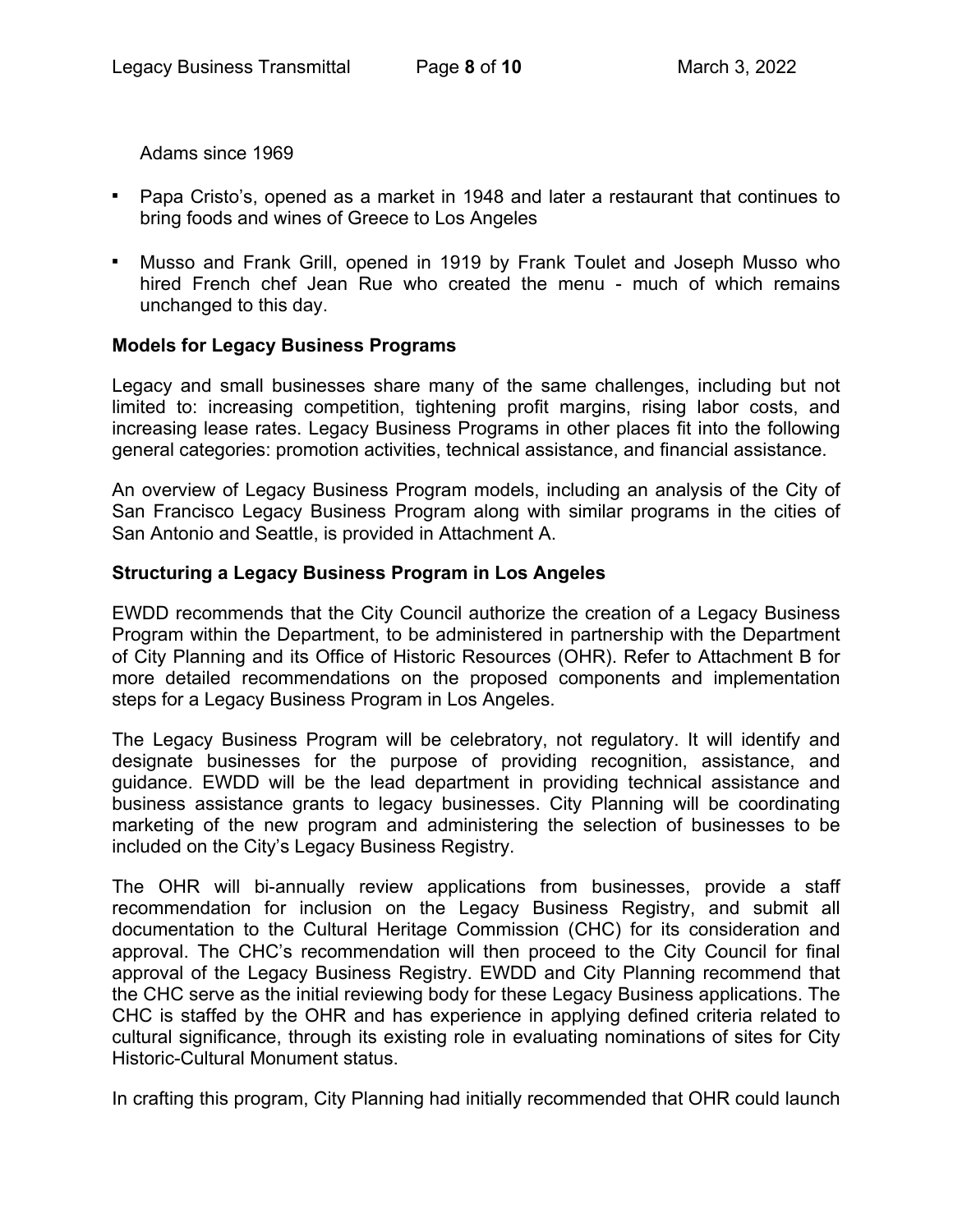the Legacy Business Registry by pursuing a community engagement strategy to solicit ideas for how a legacy business should be defined. These community discussions would explore what should be the appropriate measure of a business' longevity, as well as how businesses should best demonstrate their contributions to a neighborhood's history or identity. However, given the urgency to establish a program expeditiously to support post-COVID economic recovery, this community engagement could take place as a future phase, to help guide the refinement of these criteria based on lessons learned from the program's initial phase.

#### **Legacy Business Technical Assistance Curriculum**

EWDD proposes to appropriate up to \$100,000 to engage a contractor for two (2) years to develop and implement a "Legacy Business Technical Assistance Curriculum" with programs and courses specifically targeted for Legacy Businesses, addressing topics such as successful succession planning and lease education.

#### **Legacy Business Assistance Grants**

EWDD will deploy up to \$3,682,310 million in grants to support up to approximately 245 businesses throughout the city. Each Council District will have a minimum of ten (10) businesses that receive Legacy Business Assistance Grants. Grants of up to \$20,000 will be awarded to eligible Legacy Businesses. For legacy businesses with one to five employees the grant amount of \$10,000 will be provided. Grant amounts of \$20,000 will be provided for Legacy Businesses with six or more employees. For additional details regarding the Legacy Business Assistance Grants, see Attachment B.

#### **Program Administrative Costs**

To ensure that EWDD and OHR can adequately meet the programmatic expectations, the Departments are proposing to appropriate up to \$967,690 in UB funding for a combination of position costs. The administration of the Legacy Business technical assistance, grants, and promotion will be managed by one (1) FTE Project Coordinator with EWDD for two years. One (1) FTE City Planner with OHR for two years that will coordinate marketing and community engagement efforts and be responsible for developing and reviewing applications from businesses to confirm that they meet the established criteria. The proposed funding for the combination of positions is one-time and for the inaugural two years, through the end of FY 2023-24, to establish the Legacy Business Program. Future funding beginning in FY 2024-25 would be required to maintain the Legacy Business Program.

#### **Marketing and Community Engagement Funding**

The Departments are proposing to allocate up to \$250,000 in UB funding to cover the cost to develop a marketing, advertising and public engagement campaign that will make the Legacy Business Program successful. This would include marketing and public engagement strategies to raise awareness among businesses of the opportunity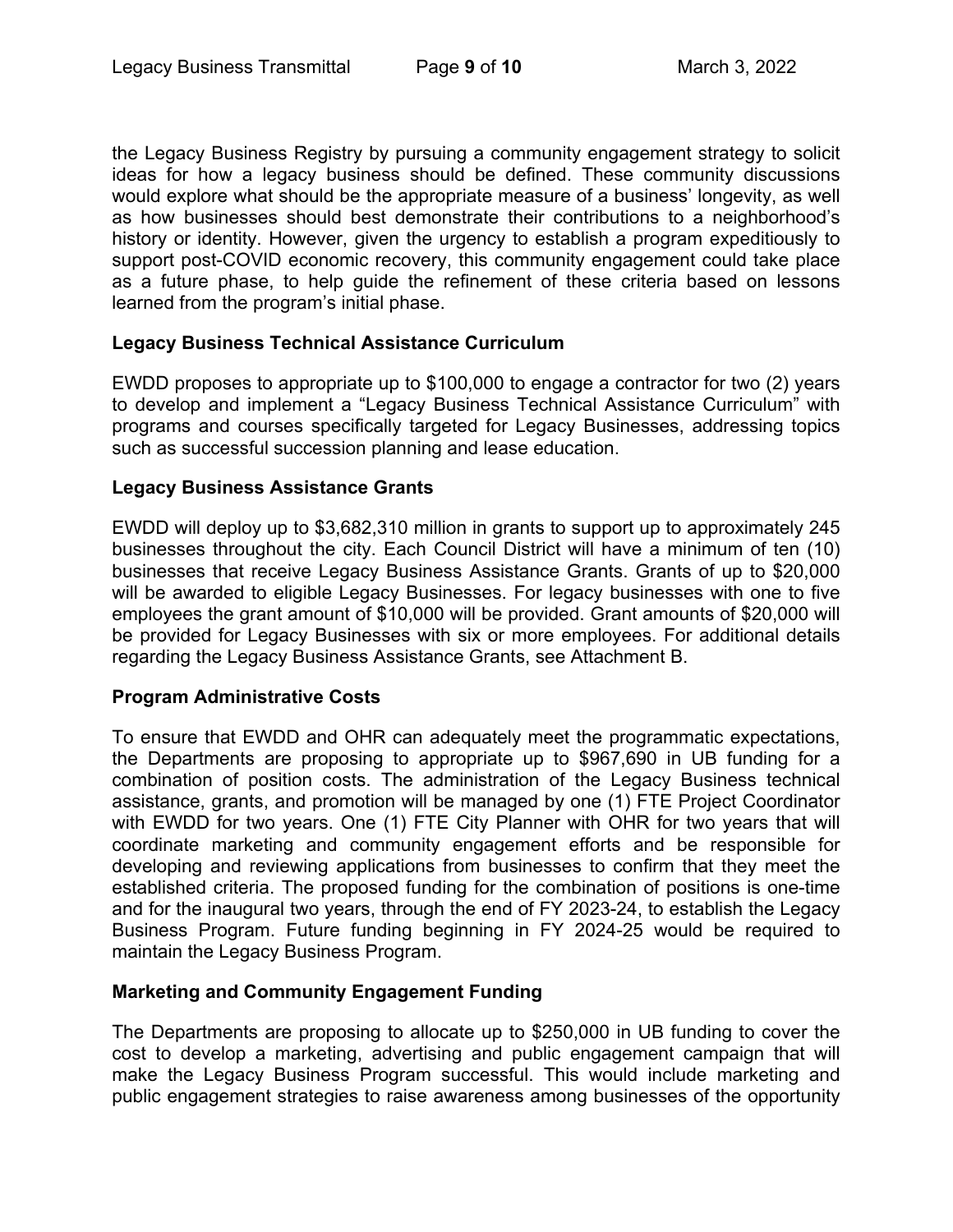to apply for inclusion on the Legacy Business Registry. Additionally, EWDD and OHR, working closely with an outreach and marketing consultant as well as coordinating with the Department of City Planning's graphics section, would develop graphic materials – such as a Legacy Business Logo, window signage, plaques, or decals – to create a visual identity for the city's cherished commercial anchors. This component of the program would also include other marketing campaigns to promote Legacy Businesses throughout the city, including via social media and the City's web platforms, as well as IT systems to manage the Legacy Business database and online application materials. An annual funding appropriation would be required to provide graphics and ongoing marketing of the Legacy Business Program beyond FY 2023-24.

#### **FISCAL IMPACT STATEMENT**

This report provides information relating to an analysis of various Legacy Business Programs including recommendations for a Citywide Legacy Business Program that will have no negative impact on the City General Fund, as all proposed programming will be funded with American Recovery Plan Act (ARPA) funds.

#### **CONCLUSION**

EWDD is requesting adoption of the Legacy Business Program and authorization to have \$5,000,000 in ARPA funds transferred to the Department to facilitate the deployment of much-needed capital to establish the Legacy Business Program.

arden M. Hull

CAROLYN M. HULL General Manager

CH:FJ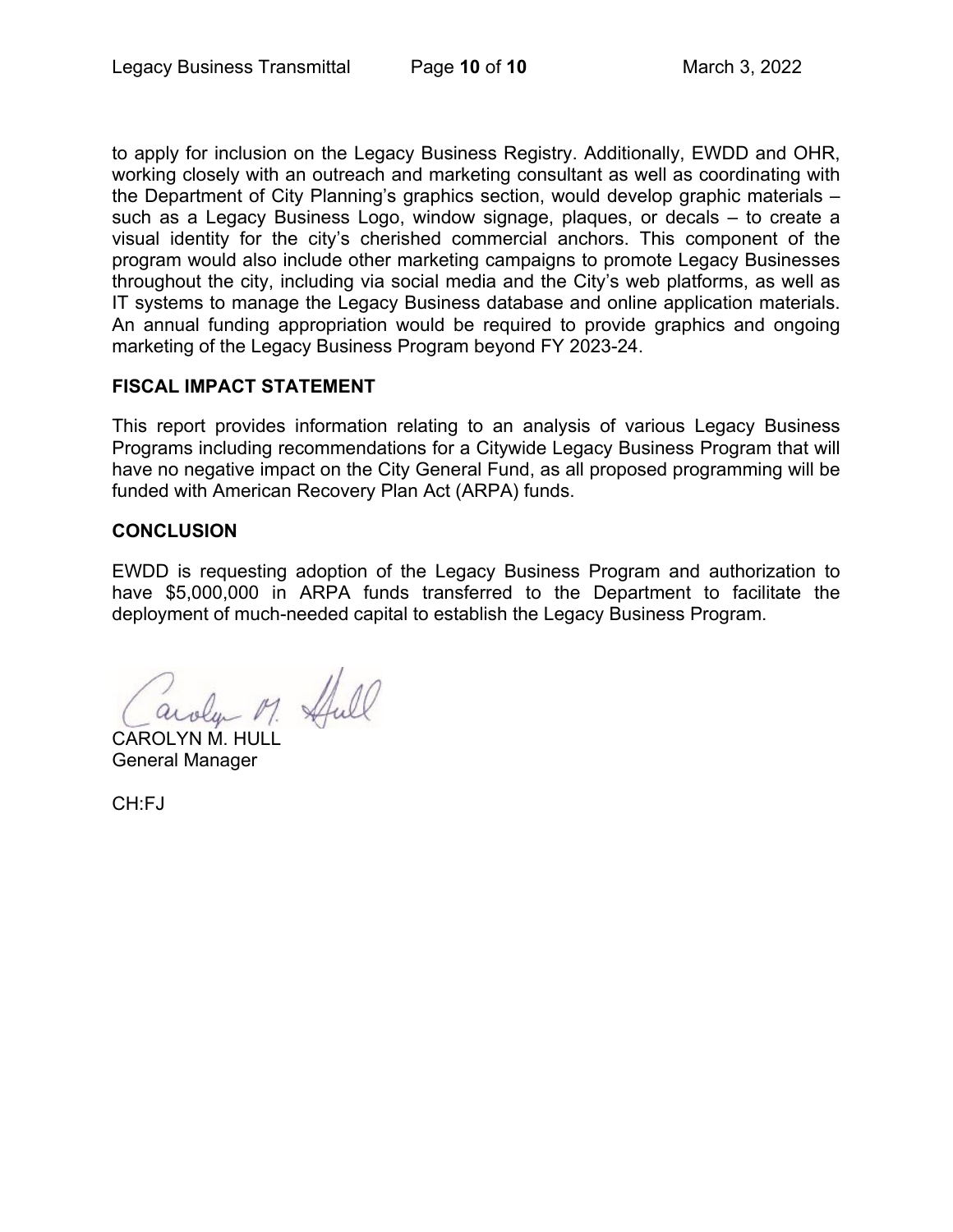## **ATTACHMENT A**

## **MODELS FOR LEGACY BUSINESS PROGRAMS**

Legacy and small businesses share many of the same challenges, including but not limited to: increasing competition, tightening profit margins, rising labor costs, and increasing lease rates.

Based on staff research, Legacy Business Programs in other places fit into the following general categories: promotion activities, technical assistance, and financial assistance.

- Promotion Activities: assisting Legacy Businesses with creative vehicles to market and increase visibility and exposure of the business to potential consumers.
- Technical Assistance: addressing operational and technical issues that a Legacy Business may encounter.
- Financial Assistance: access to financial opportunities and capital to help sustain and/or grow their business.

The section below provides a summary of existing Legacy Business Programs for the cities of San Francisco, San Antonio, and Seattle.

#### **San Francisco**

The initiating City Council motion (Price-Krekorian, CF 19-0781) requested that EWDD study San Francisco's legacy business program, often considered the pre-eminent example across the nation, as a model for Los Angeles. In recent years, other cities have also created new legacy business programs based on San Francisco's example.

San Francisco's initiative was inspired by a 2013 report by the historic preservation nonprofit San Francisco Heritage on legacy bars and restaurants. The following year, a report by San Francisco's Budget and Legislative Analyst's Office showed that closures of small businesses had reached record numbers in large part due to escalating commercial rents.

Legislation and a ballot initiative were introduced by Supervisor David Campos, in two phases. The first phase was the creation of a Legacy Business Registry, approved by the Board of Supervisors in March 2015. This was followed by a ballot initiative, Proposition J, placed on the ballot in 2015, to create a Legacy Business Historic Preservation Fund; Proposition J was approved by 56% of the voters, and there are now over 280 legacy businesses included in San Francisco's registry.

Through the Legacy Business Historic Preservation Fund, businesses on the registry may receive grants of \$500 per full-time employee per year, while landlords who extend the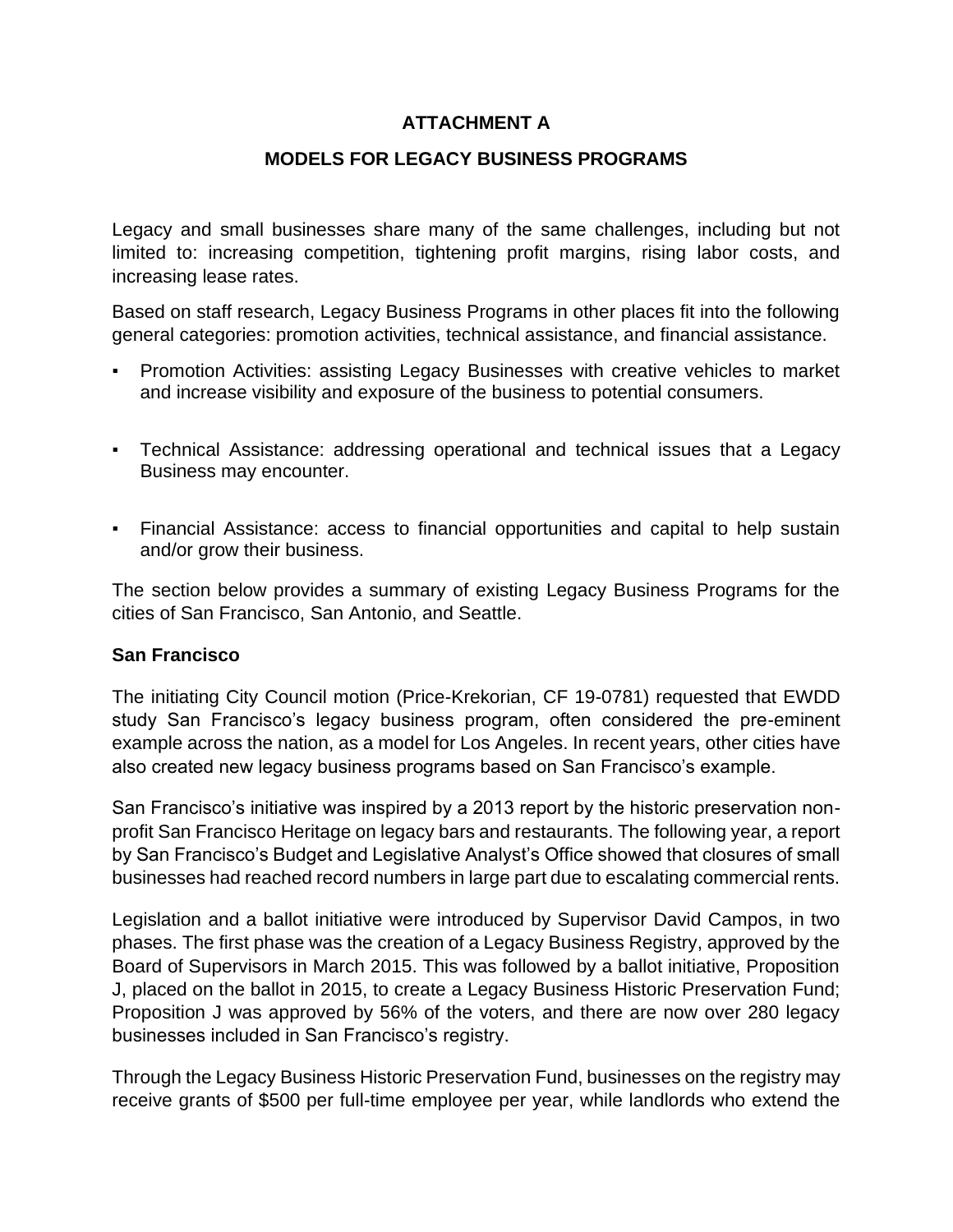leases of such businesses for at least 10 years may receive rent stabilization grants of \$4.50 per square foot of space leased per year, up to a maximum annual grant of \$50,000 per business or \$22,500 per property owner. Additionally, businesses are eligible to receive various forms of technical assistance.

To apply for inclusion on the Registry, a business must obtain a letter of nomination from the Mayor or their Board of Supervisor representative. The business fills out a short application, which is reviewed by the staff of the Office of Small Business and then sent to the Planning Department, for a recommendation by the Historic Preservation Commission. The nomination then returns for a final hearing and approval for inclusion on the Registry by the Small Business Commission.

While funding for the program was guaranteed through approval of the ballot measure, increased participation by businesses in recent years has led to the reduction of assistance levels, from \$500 to \$125 per employee per year. However, according to the Executive Director of San Francisco Heritage, the technical assistance and recognition from inclusion on the registry have proved more important to the success of legacy businesses than the financial assistance received through the program.

## **San Antonio**

The City of San Antonio, TX launched its legacy business program in 2018, with two components: a special program coupled with its UNSECO World Heritage Site inscription for its five Spanish Colonial era missions, which provides matching grants, and a second, program that operates citywide. San Antonio's program is housed in the City's Office of Historic Preservation (OHP), rather than within its economic development agency.

Legacy Businesses that are listed on the registry and located in the World Heritage Area of the city are eligible for the World Heritage Area Legacy Business Grant Pilot Program. This provides façade, signage, parking lot and landscape improvement matching grants, opportunities for low-interest building infrastructure improvement loans, and access to capacity building programs. Additionally, businesses receive special recognition on the World Heritage website which connects visitors to area businesses.

In its citywide program, the City of San Antonio offers an array of non-monetary benefits. Legacy businesses receive marketing and promotional opportunities: they are highlighted on the OHP's social media page using the hashtag #legacybizSA and are provided a decal to display in their window. These businesses also qualify for technical assistance, such as finance education classes and access to architectural design advice. Businesses may also qualify for development fee and/or water and sewer fee waivers.

## **Seattle**

Seattle's Office of Economic Development in 2019-20 launched a new Legacy Business Program, which allows business owners or other community members to submit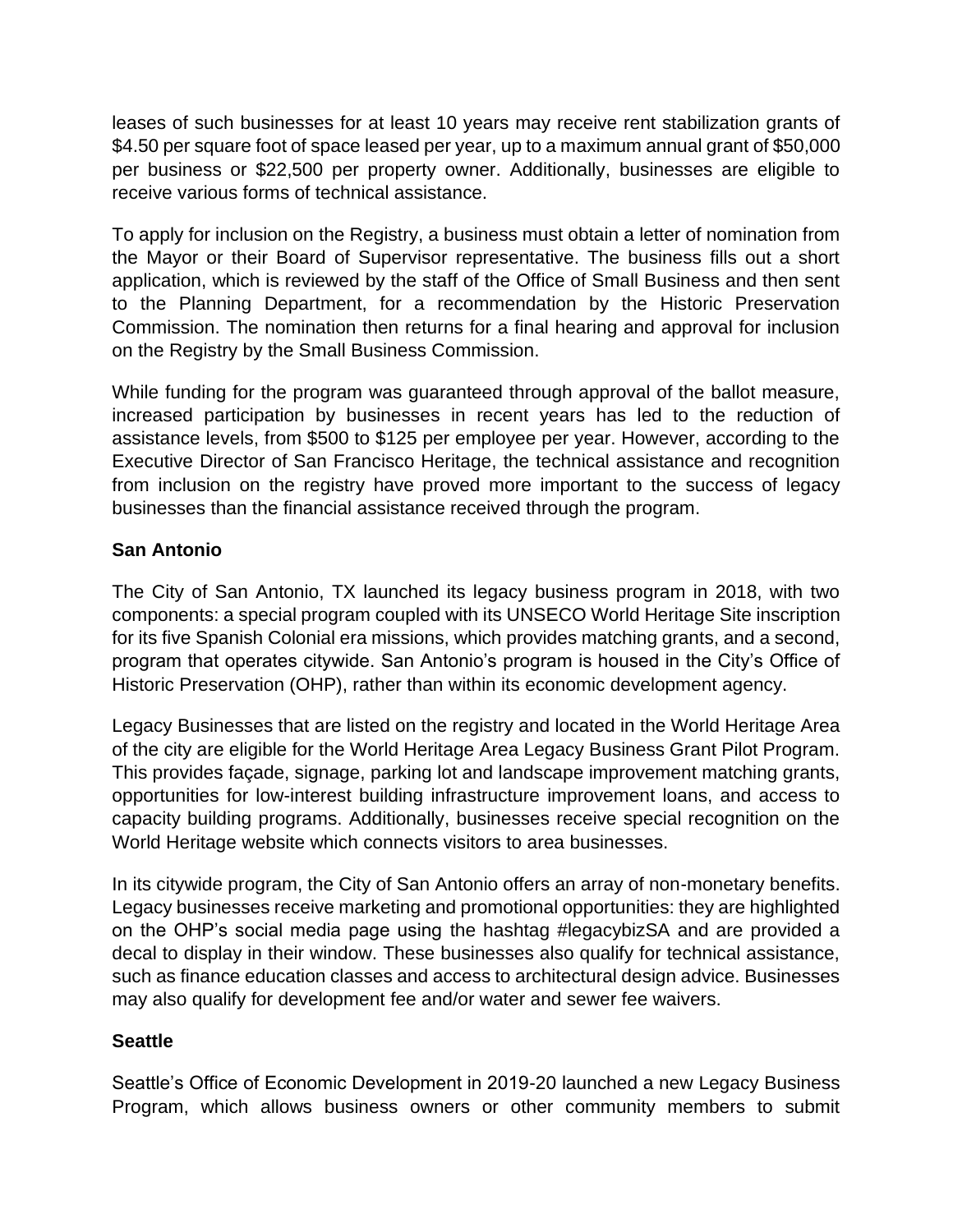nominations. In 2020, a selection committee from each of the City's seven Council districts was reviewing nominations and selecting one Awardee from each district. Businesses selected would receive toolkits to assist with commercial leases, succession planning, and social media, a two-hour free legal consultation, eight hours of Crime Prevention Through Environmental Design (CPTED) training, and a two-minute promotional video about the business to be shared on the City's website and social media channels.

## **DEFINING A "LEGACY BUSINESS"**

In each of the cities that have an established legacy business program, the definition of which businesses should qualify for "legacy business" status includes both consideration of a business's longevity and also its broader cultural contribution to its local community's history and identity.

In San Francisco, to be considered for the Legacy Business Registry, a business must be 30 years or older, unless the business is facing imminent displacement, in which case the business can be 20+ years old. The business must also demonstrate that it has contributed to its neighborhood's history or identity and that it is committed to maintaining its physical features or traditions that define the business, including craft, culinary, or art forms.

In San Antonio, a business must meet two of the following criteria:

- A business that has existed for 20 years or more.
- A business that has been owned and operated by successive generations of the same family.
- A business that perpetuates San Antonio's authenticity through the goods or services it provides, such as piñata makers, *fruterias* (fruit shops), bootmakers, saddle makers, or music venues.
- A business that cultivates and sustains traditions and culture through instruction, education and handing down of traditional ways of knowledge, such as *botanicas* (folk medicine stores), and folk dance and song instructors.
- Is located in a designated San Antonio Landmark or historic district.
- Is located in a property eligible and willing to be designated as a landmark property.

In Seattle, the business must have operated continuously for at least 10 years, employ fewer than 50 people, and demonstrate that they contribute to the ground-level streetscape and/or neighborhood identity, serve a community function beyond the provision of basic goods and services, and face a significant risk of displacement.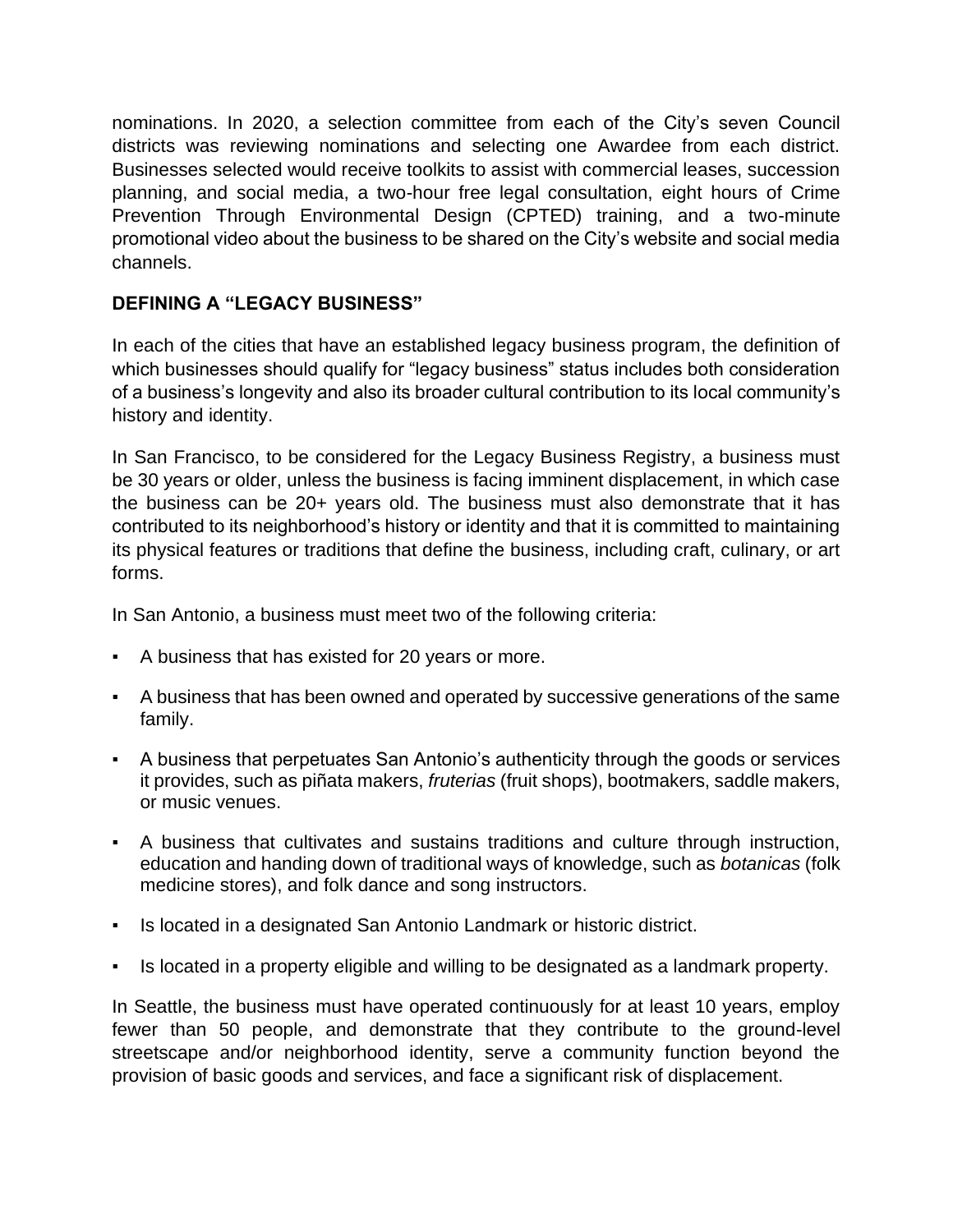## **ATTACHMENT B**

## **A LEGACY BUSINESS PROGRAM FOR LOS ANGELES**

Los Angeles's Legacy Business Program would include the following seven components:

## **1) Legacy Business Designation and Registry**

City Planning's Office of Historic Resources (OHR) will create a simple application process for businesses to be included on a Legacy Business Registry. A "Legacy Business" will be defined as a business that has been in continuous operation for 30 years or more within the same community, at a physical location open to the public, and additionally meets at least one of the following two criteria:

- a. Contributes significantly to its community's history or identity
- b. Sustains and cultivates distinctive cultural traditions or practices

OHR will bi-annually review applications, provide a staff recommendation for inclusion on the Legacy Business Registry, and submit all documentation to the Cultural Heritage Commission for its consideration and approval. The CHC's recommendation will then proceed to the City Council for final approval of the Legacy Business Registry.

## **2) Technical Assistance**

Businesses that have been included on the Legacy Business Registry will be offered a suite of enhanced technical assistance services from EWDD. To better support Legacy Businesses, EWDD will solicit a contractor to develop and implement a "Legacy Business Technical Assistance Curriculum" with programs and courses specifically targeted for Legacy Businesses, addressing topics such as successful succession planning and lease education.

## **3) Marketing and Branding**

City Planning's Office of Historic Resources (OHR), working with the Department of City Planning's graphics section, would create unique marketing and branding opportunities for Legacy Businesses, including a special poster, plaque or window decal, social media promotions, listing and recognition on the EWDD, City Planning and City of Los Angeles websites, and marketing partnerships to elevate the promotion of Legacy Businesses. EWDD would also work with other City departments to encourage City departments, commissions, committees and task forces to patronize Legacy Businesses.

## **4) Community-Based Partnerships and Additional Funding**

EWDD and City Planning's Office of Historic Resources (OHR), together with the Mayor's Office of Economic Development, would seek to develop new partnerships that could bring additional resources toward the support of Legacy Businesses. These efforts could involve partnerships with philanthropic institutions as well as community-based non-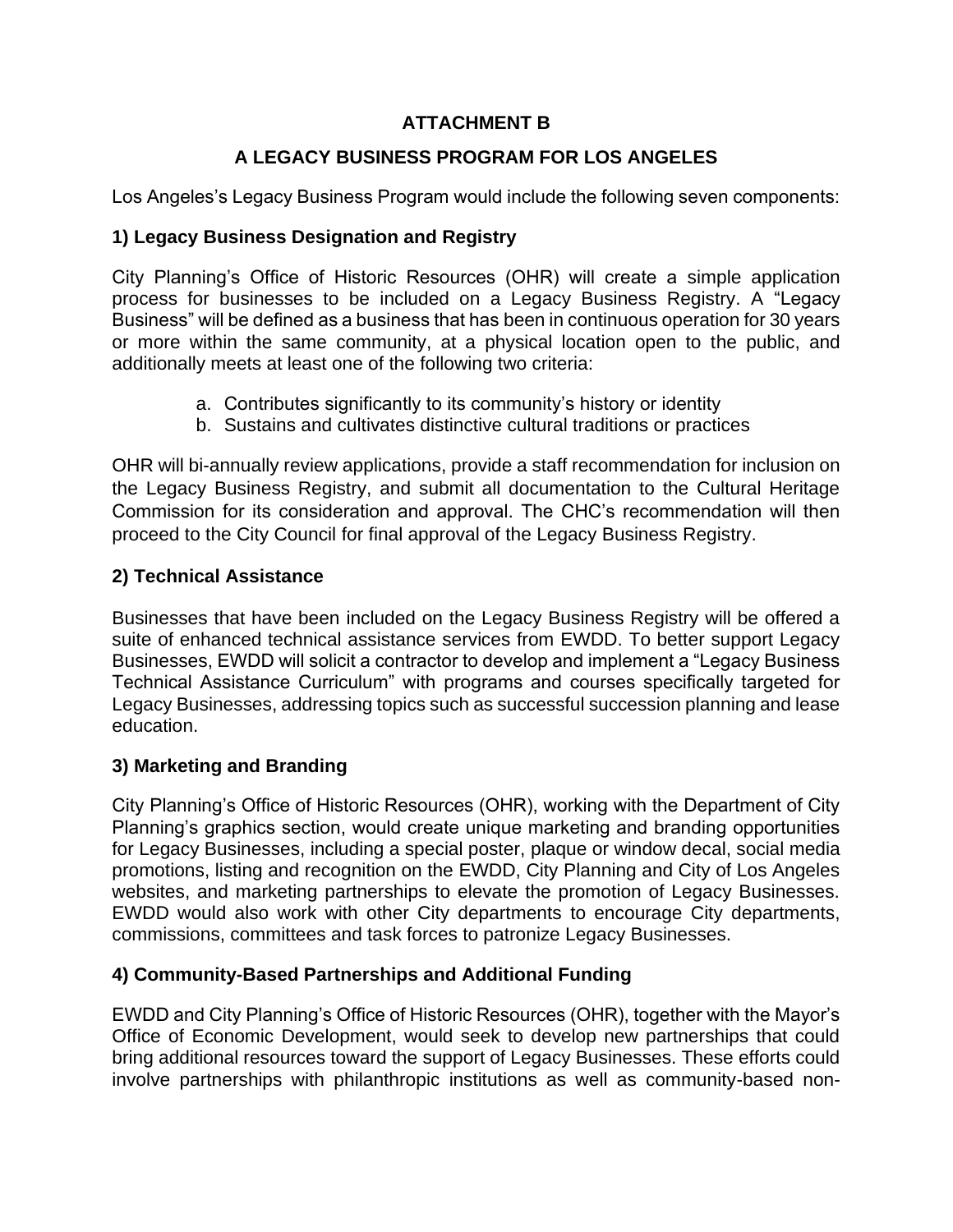profits to secure outside funding for rent stabilization grants, employee subsidies, or physical rehabilitation such as façade improvements or interior tenant remodeling.

In addition, various community-based non-profits, including several non-profit community development corporations (CDCs) have created programs to assist long-time businesses or to create opportunities for employee ownership of businesses, as well as community equity investments in commercial properties.

## **5) Land Use Incentives**

After the Legacy Business program is launched, City Planning should explore how other divisions of its department might further support Legacy Businesses through land use policies or programs. Further research and analysis will need to be conducted to inform the creation of such policies. Important strides have been made in recent years to identify policies and incentives for preserving affordable housing to combat displacement and there may be similar opportunities for commercial businesses.

#### **6) Vendor Procurement**

EWDD will work with City Departments to identify and provide priority procurement opportunities for eligible Legacy Businesses. Procurement contracts to Legacy Businesses will ensure City resources are being spent to retain longtime businesses, increase jobs and expenditures with the City of Los Angeles.

#### **7) Legacy Business Assistance Grants [AMERICAN RECOVERY PLAN ACT (ARPA) - COVID BUSINESS RECOVERY FUNDS]**

Through the Legacy Business Program, EWDD will deploy up to \$3,682,310 million in grants to support up to approximately 245 businesses throughout the city. Each Council District will have a minimum of ten (10) businesses that receive Legacy Business Assistance Grants. Grants of up to \$20,000 will be awarded to eligible Legacy Businesses. For Legacy Businesses with one to five employees the grant amount of \$10,000 will be provided. Grant amounts of \$20,000 will be provided for Legacy Businesses with six or more employees.

To receive a grant, a business must be included on the Legacy Business Registry and would be required to participate in a business assessment and attend recommended courses offered in the "Legacy Business Technical Assistance Curriculum." These funds must be used to cover expenses that comply with American Recovery Plan Act (ARPA) requirements that were incurred on or after March 3, 2021. Eligible uses of funds include programs addressing negative economic impacts caused by the COVID-19 crisis, including:

- 1. Employee payroll
- 2. Rent, utilities, and insurance
- 3. Working capital to reopen or continue operations
- 4. Adapting to technologies
- 5. Payment of outstanding business expenses incurred on or after March 3, 2021